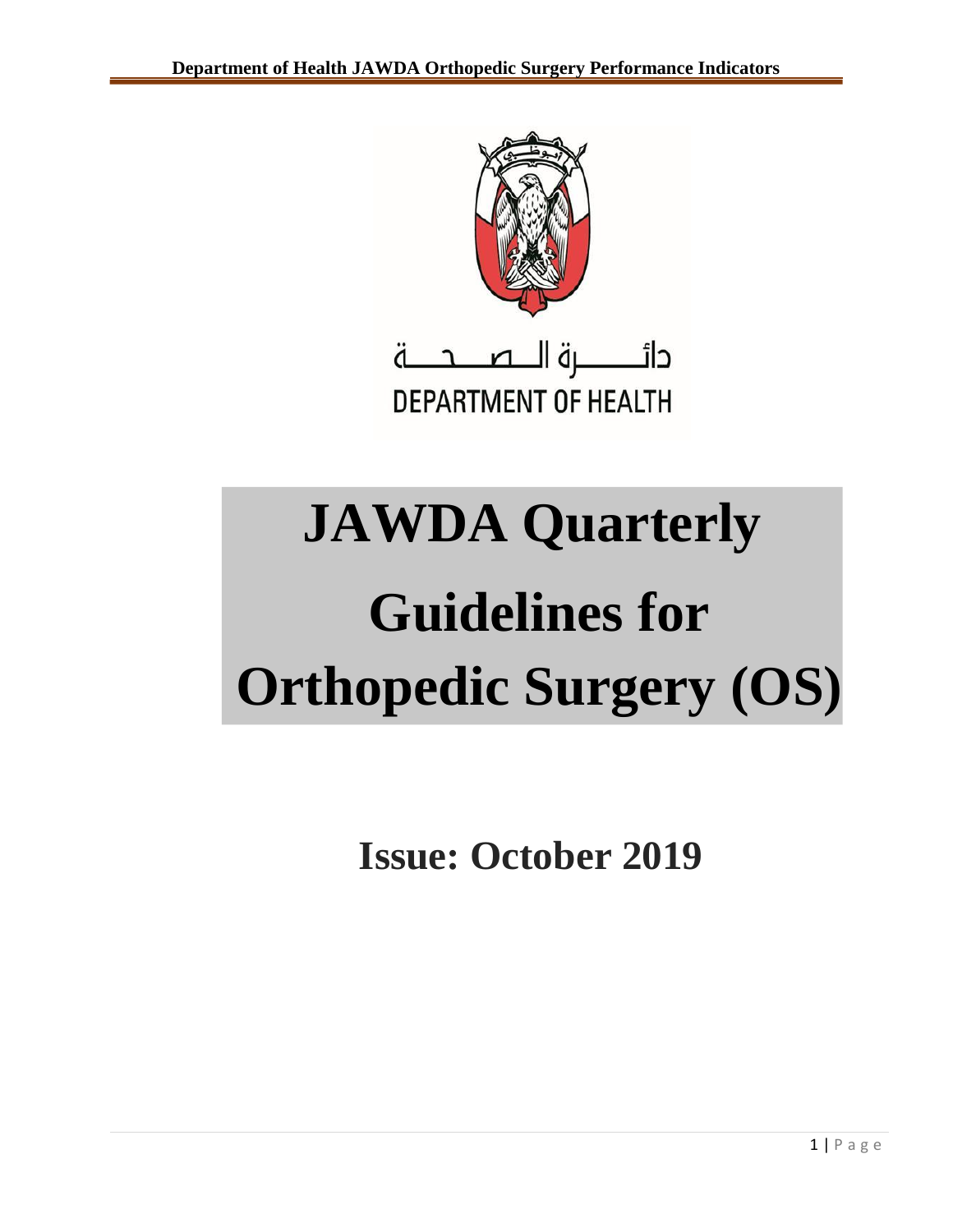# **Table of Contents**

| Unplanned return to operating room within 30 days of planned elective Orthopedic surgery |  |
|------------------------------------------------------------------------------------------|--|
| Emergency room visit within 30 days of planned elective Orthopedic surgery procedure11   |  |
|                                                                                          |  |
|                                                                                          |  |
|                                                                                          |  |
|                                                                                          |  |
|                                                                                          |  |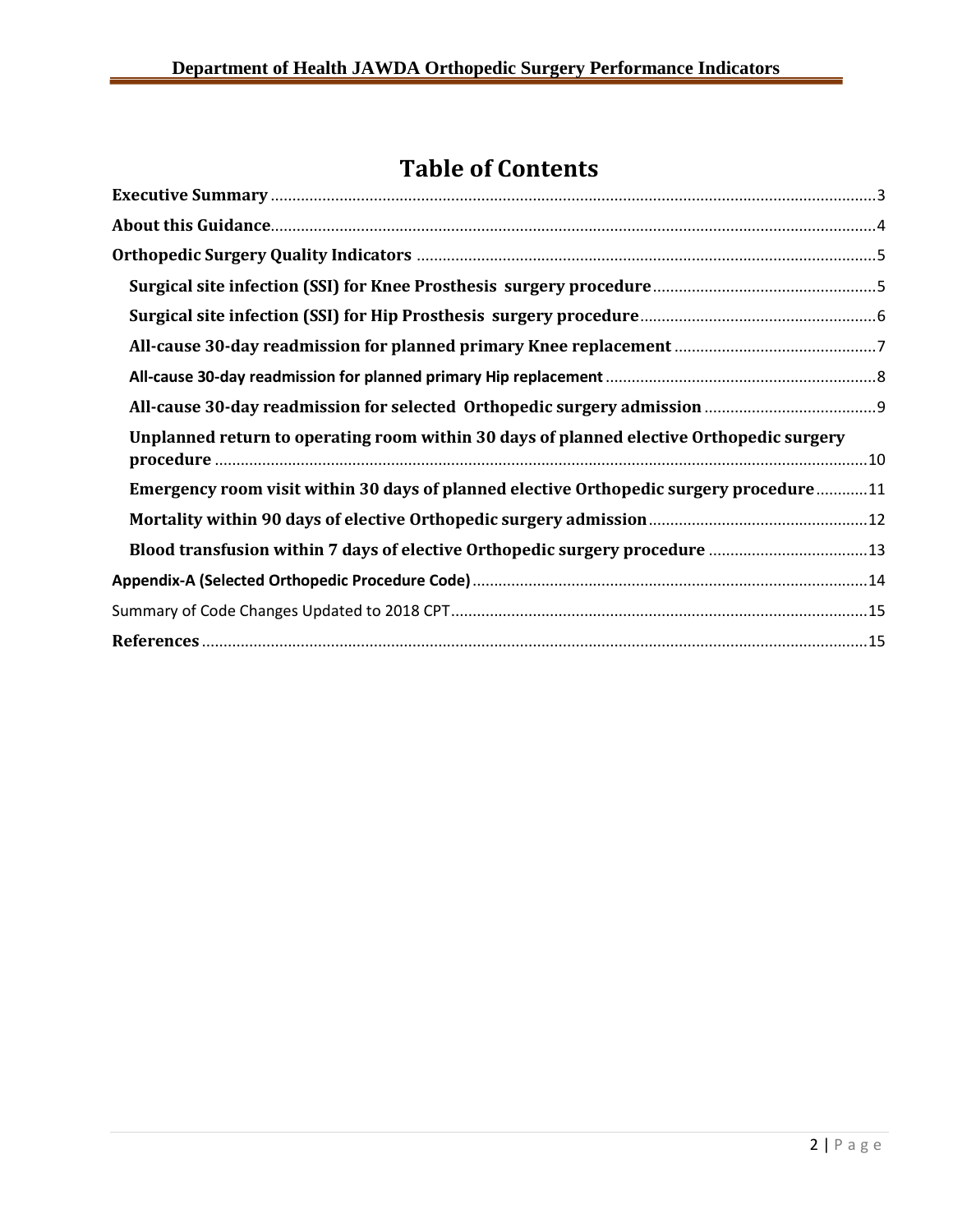### <span id="page-2-0"></span>**Executive Summary**

The Department of Health– Abu Dhabi (DOH) is the regulatory body of the healthcare sector in the Emirate of Abu Dhabi and ensures excellence in healthcare for the community by monitoring the health status of its population.

The Emirate of Abu Dhabi is experiencing a substantial growth in the number of hospitals, centers and clinics. This is ranging from school clinics and mobile units to internationally renowned specialist and tertiary academic centers. Although, access and quality of care has improved dramatically over the last couple of decades, mirroring the economic upturn and population boom of the Abu Dhabi Emirate, however challenges remain in addressing further improvements.

The main challenges that are presented with increasingly dynamic population include an aging population with increased expectation for treatment, utilization of technology and diverse workforce leading to increased complexity of healthcare provision in Abu Dhabi. All of this results in an increased and inherent risk to quality and patient safety.

DOH has developed dynamic and comprehensive quality framework in order to bring about improvements across the health sector. This guidance relates to the quality indicators that DOH is mandating the quarterly reporting against by the operating general and specialist hospitals in Abu Dhabi.

The guidance sets out the full definition and method of calculation for patient safety and clinical effectiveness indicators. For enquiries about this guidance, please contact [jawda@DoH.gov.ae](mailto:jawda@DoH.gov.ae)

This document is subject for review and therefore it is advisable to utilize online versions available on the DOH website at all times.

| Issued:           | October 2019            |
|-------------------|-------------------------|
| Published Update: | Version 2, January 2020 |
| Published Update: | Version 3, October 2021 |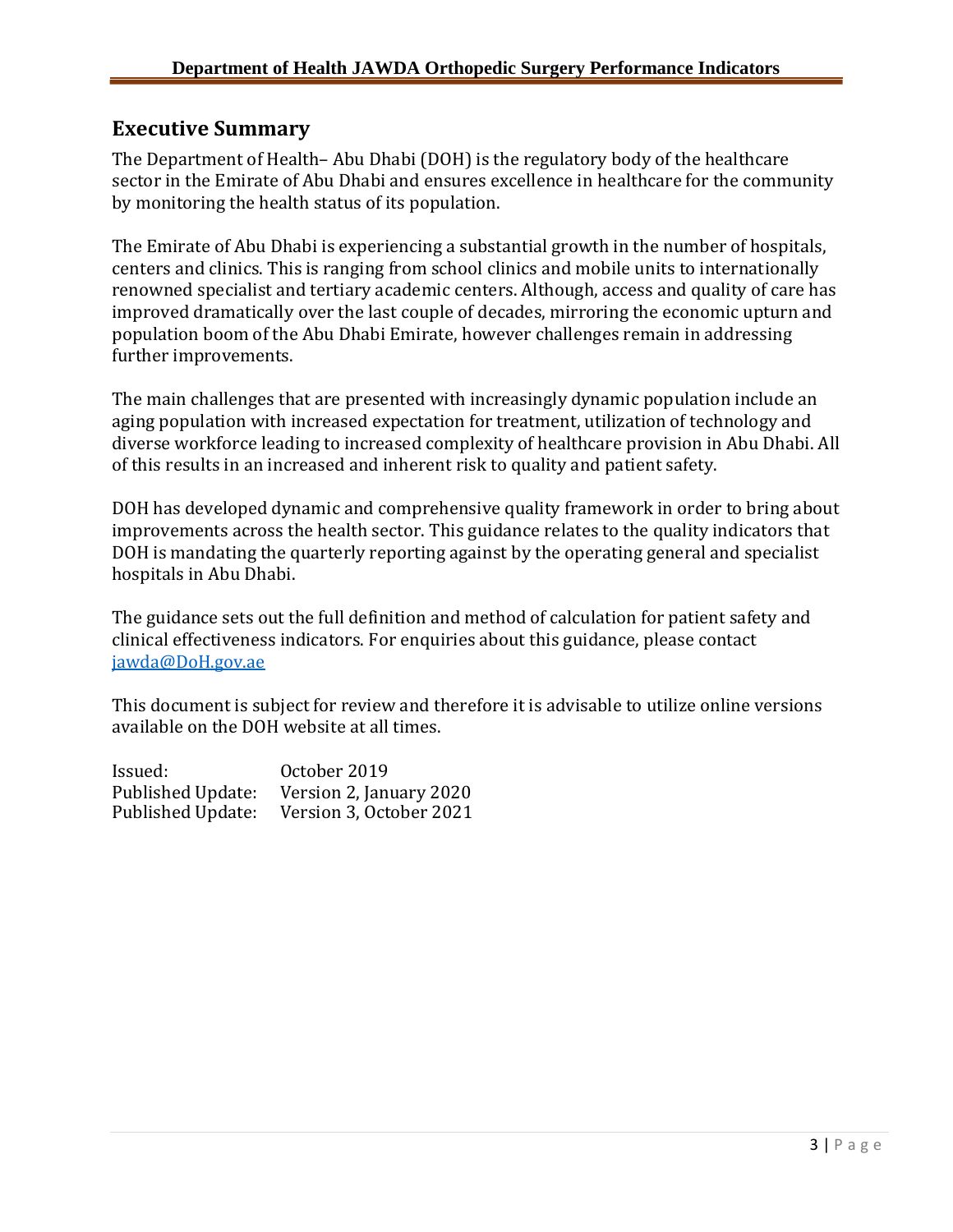### <span id="page-3-0"></span>**About this Guidance**

The guidance sets out the definitions and reporting frequency of JAWDA Orthopedic Surgery (OS) performance indicators. Department of Health (DoH) with consultation of local and international Orthopedic surgeon professionals has developed Orthopedic surgery performance indicators that are aimed for assessing the degree to which a provider competently and safely delivers the appropriate clinical services to the patient within the optimal time period.

The Orthopedic indicators in this guidance include measures to monitor morbidity and mortality in patients undergoing Orthopedic surgeries i.e., (surgical site infections for selected measures, readmission to operating room and hospitals, patient safety, emergency visits, and use of blood). Orthopedic surgeons are the most qualified professionals to develop and evaluate quality of care measures for patients with musculoskeletal conditions. Therefore, it is crucial that Orthopedic surgeons retain a leadership position in defining quality of Orthopedic care.

### **Who is this guidance for?**

All DoH licensed healthcare facilities providing Orthopedic services in the Emirate of Abu Dhabi.

### **How do I follow this guidance?**

Each provider will nominate one member of staff to coordinate, collect, monitor and report Orthopedic surgery quality performance indicators data as per communicated dates. The nominated healthcare facility lead must in the first instance e-mail their contact details (if different from previous submission) to **[JAWDA@doh.gov.ae](mailto:JAWDA@doh.gov.ae)** and submit the required quarterly quality performance indicators through Jawda online portal.

### **What are the Regulation related to this guidance?**

- Legislation establishing the Health Sector
- As per DoH Policy for [Quality and Patient](https://www.haad.ae/HAAD/LinkClick.aspx?fileticket=Jrh93s-AyUA%3d&tabid=1276) Safety issued January 15th 2017, this guidance applies to all DOH Licensed Hospital Healthcare Facilities in the Emirate of Abu Dhabi in accordance with the requirements set out in this Standard.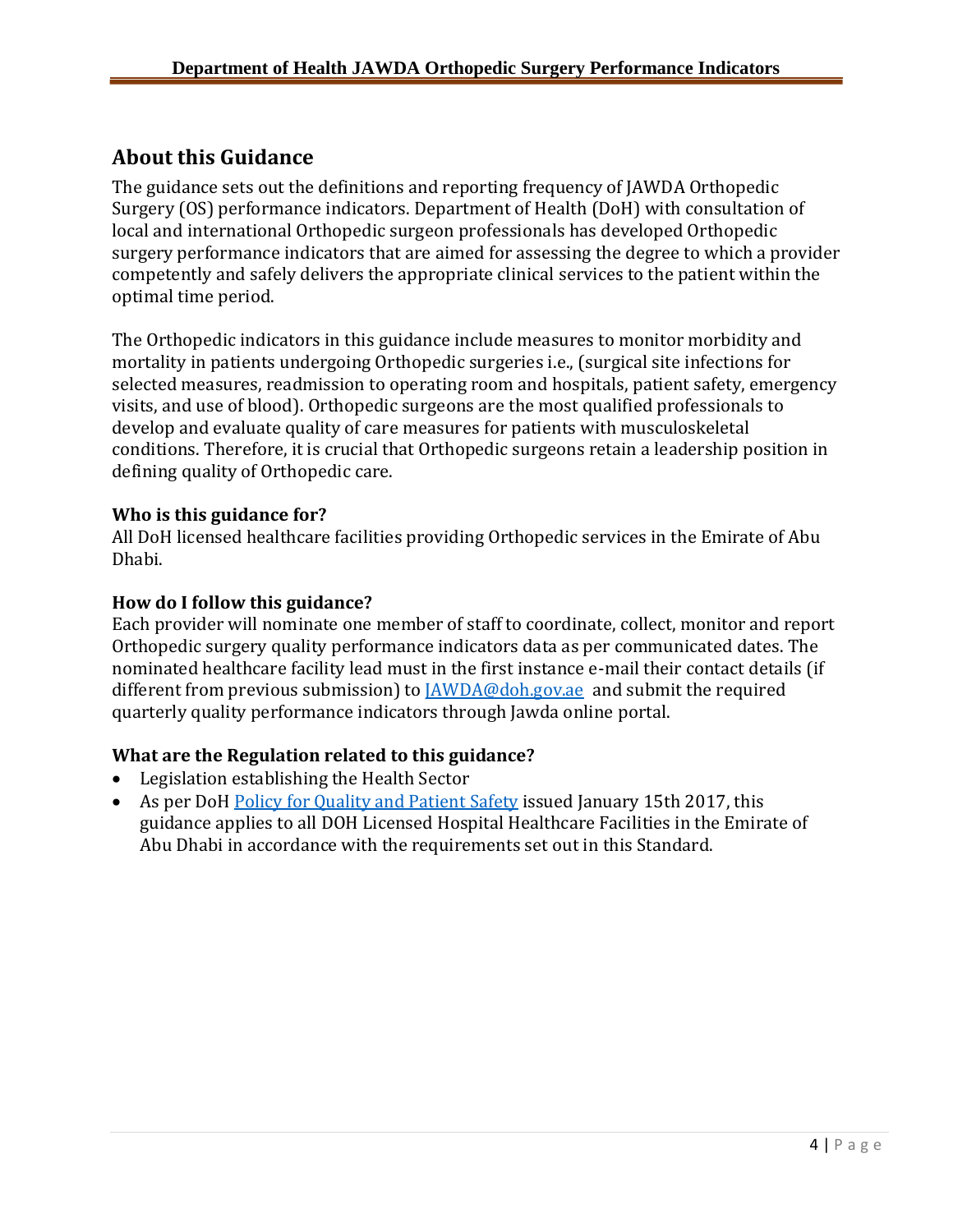# <span id="page-4-1"></span>**Orthopedic Surgery Quality Indicators**

<span id="page-4-0"></span>

| <b>KPI</b> Description<br>(title):                         | Surgical site infection (SSI) for Knee Prosthesis surgery procedure                                                                                                                                                                                                                                                                                                                                                                                                                                                                                                                                                                                                                                                                                                                                                                                                                                                                                                                                                                                                                                                                                                                                                                                                                                                                                                                                                                                                                          |  |  |
|------------------------------------------------------------|----------------------------------------------------------------------------------------------------------------------------------------------------------------------------------------------------------------------------------------------------------------------------------------------------------------------------------------------------------------------------------------------------------------------------------------------------------------------------------------------------------------------------------------------------------------------------------------------------------------------------------------------------------------------------------------------------------------------------------------------------------------------------------------------------------------------------------------------------------------------------------------------------------------------------------------------------------------------------------------------------------------------------------------------------------------------------------------------------------------------------------------------------------------------------------------------------------------------------------------------------------------------------------------------------------------------------------------------------------------------------------------------------------------------------------------------------------------------------------------------|--|--|
| <b>Domain</b>                                              | Patient safety                                                                                                                                                                                                                                                                                                                                                                                                                                                                                                                                                                                                                                                                                                                                                                                                                                                                                                                                                                                                                                                                                                                                                                                                                                                                                                                                                                                                                                                                               |  |  |
| Sub-Domain                                                 | Complication                                                                                                                                                                                                                                                                                                                                                                                                                                                                                                                                                                                                                                                                                                                                                                                                                                                                                                                                                                                                                                                                                                                                                                                                                                                                                                                                                                                                                                                                                 |  |  |
| <b>Definition:</b>                                         | Percentage of patients meeting CDC NHSN SSI infection criteria within 90 days of Knee<br>Prosthesis Surgery procedure.                                                                                                                                                                                                                                                                                                                                                                                                                                                                                                                                                                                                                                                                                                                                                                                                                                                                                                                                                                                                                                                                                                                                                                                                                                                                                                                                                                       |  |  |
| <b>Calculation and</b><br>criteria to define<br><b>SSI</b> | <b>Numerator:</b> Count total number of surgical site infections detected within 90 days<br>from denominator procedures.<br><b>Denominator:</b> Count total number of all patients who had surgery for any of the<br>following knee prosthesis procedure codes: during the reporting period<br>knee prosthesis procedure CPT codes: (27437, 27438, 27440, 27441, 27442, 27443,<br>27445, 27446, 27447, 27486, 27487, 27488)<br><b>Surgical Site Infection Criteria: Organ/Space OR Deep SSI</b><br>Infection occurs within 90 days after the NHSN operative procedure (where day $1 =$<br>the procedure date); AND<br>Infection involves any part of the body deeper than the fascial/muscle layers, that is<br>opened or manipulated during the operative procedure, AND<br>patient has at least one of the following:<br>a) purulent drainage from a drain that is placed into the organ/space (e.g., closed<br>suction drainage system, open drain, T-tube drain, CT guided drainage)<br>b) organisms are identified from an aseptically-obtained fluid or tissue in the<br>organ/space by a culture or non-culture based microbiologic testing method<br>an abscess or other evidence of infection involving the organ/space that is<br>c)<br>detected on gross anatomical or histopathology exam, or imaging test evidence<br>suggestive of infection, AND<br>d) patient has at least one of the following signs or symptoms: fever $(>38^{\circ}C)$ ;<br>localized pain or tenderness. |  |  |
| <b>Reporting</b><br>Frequency:                             | Quarterly                                                                                                                                                                                                                                                                                                                                                                                                                                                                                                                                                                                                                                                                                                                                                                                                                                                                                                                                                                                                                                                                                                                                                                                                                                                                                                                                                                                                                                                                                    |  |  |
| <b>Unit of Measure:</b>                                    | (%) percentage of SSI per 100 Knee prosthesis procedure                                                                                                                                                                                                                                                                                                                                                                                                                                                                                                                                                                                                                                                                                                                                                                                                                                                                                                                                                                                                                                                                                                                                                                                                                                                                                                                                                                                                                                      |  |  |
| <b>International</b><br>comparison if<br>available         | CDC/NHSN chapter 9, Procedure-associated Module SSI: Surgical Site Infection (SSI)<br>Event                                                                                                                                                                                                                                                                                                                                                                                                                                                                                                                                                                                                                                                                                                                                                                                                                                                                                                                                                                                                                                                                                                                                                                                                                                                                                                                                                                                                  |  |  |
| <b>Desired</b><br>direction:                               | Lower is better                                                                                                                                                                                                                                                                                                                                                                                                                                                                                                                                                                                                                                                                                                                                                                                                                                                                                                                                                                                                                                                                                                                                                                                                                                                                                                                                                                                                                                                                              |  |  |
|                                                            | <b>Notes for all providers</b>                                                                                                                                                                                                                                                                                                                                                                                                                                                                                                                                                                                                                                                                                                                                                                                                                                                                                                                                                                                                                                                                                                                                                                                                                                                                                                                                                                                                                                                               |  |  |
| Data sources and<br>guidance:                              | Captured by infection control team/nursing as part of regular<br>surveillance activities and infection control documentation<br>Patient's records<br>Hospital internal mortality and morbidity<br>$\overline{\phantom{a}}$                                                                                                                                                                                                                                                                                                                                                                                                                                                                                                                                                                                                                                                                                                                                                                                                                                                                                                                                                                                                                                                                                                                                                                                                                                                                   |  |  |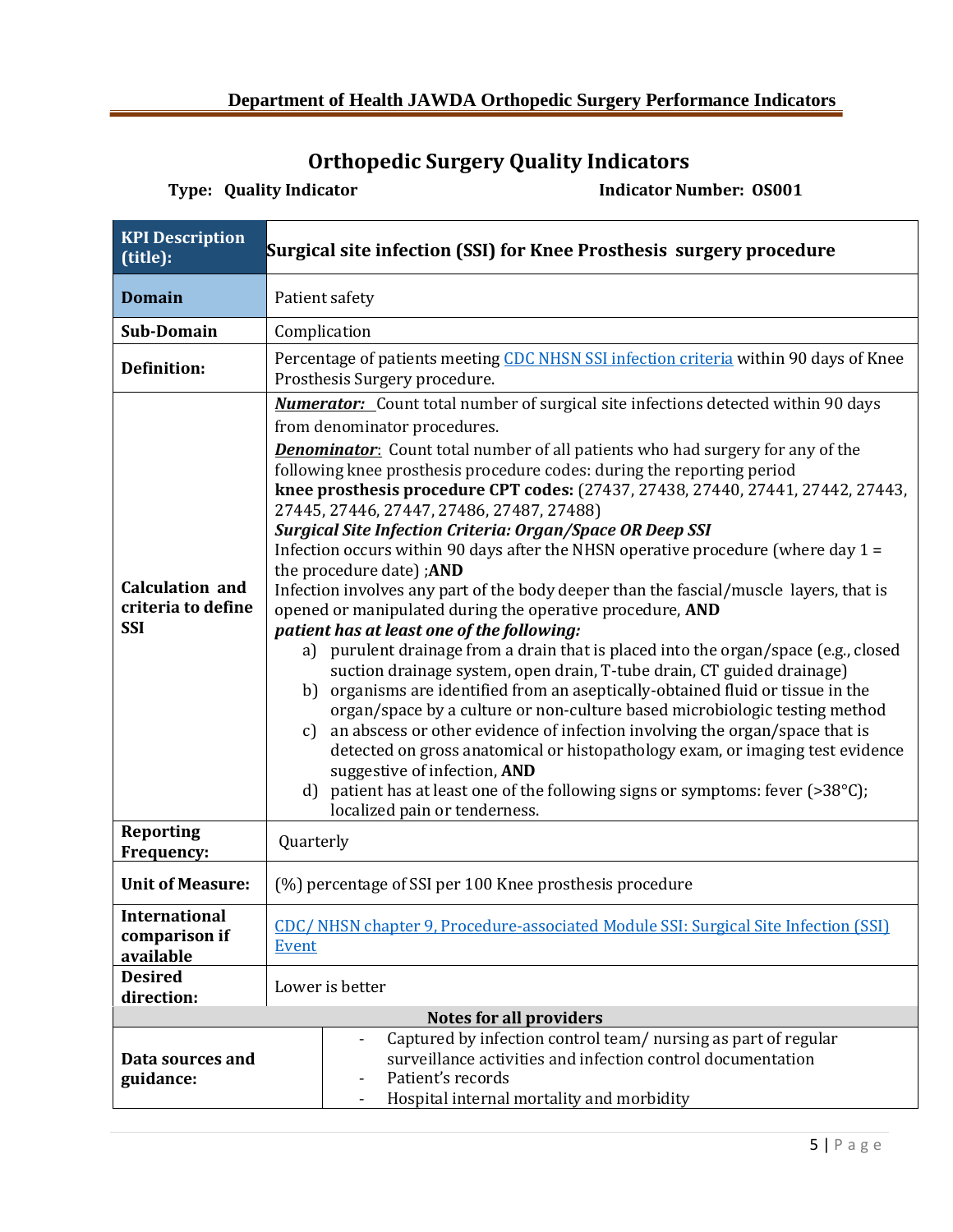### <span id="page-5-0"></span>**Department of Health JAWDA Orthopedic Surgery Performance Indicators**

| <b>KPI Description</b><br>(title):                 | Surgical site infection (SSI) for Hip Prosthesis surgery procedure                                                                                                                                                                                                                                                                                                                                                                                                                                                                                                                                                                                                                                                                                                                                                                                                                                                                                                                                                                                                                                                                                                                   |  |
|----------------------------------------------------|--------------------------------------------------------------------------------------------------------------------------------------------------------------------------------------------------------------------------------------------------------------------------------------------------------------------------------------------------------------------------------------------------------------------------------------------------------------------------------------------------------------------------------------------------------------------------------------------------------------------------------------------------------------------------------------------------------------------------------------------------------------------------------------------------------------------------------------------------------------------------------------------------------------------------------------------------------------------------------------------------------------------------------------------------------------------------------------------------------------------------------------------------------------------------------------|--|
| <b>Domain</b>                                      | Patient safety                                                                                                                                                                                                                                                                                                                                                                                                                                                                                                                                                                                                                                                                                                                                                                                                                                                                                                                                                                                                                                                                                                                                                                       |  |
| <b>Sub-Domain</b>                                  | Complication                                                                                                                                                                                                                                                                                                                                                                                                                                                                                                                                                                                                                                                                                                                                                                                                                                                                                                                                                                                                                                                                                                                                                                         |  |
| <b>Definition:</b>                                 | Percentage of patients meeting CDC NHSN SSI infection criteria within 90 days<br>of Hip Prosthesis Surgery procedure.                                                                                                                                                                                                                                                                                                                                                                                                                                                                                                                                                                                                                                                                                                                                                                                                                                                                                                                                                                                                                                                                |  |
| <b>Calculation and</b><br>criteria to define SSI   | <b>Numerator:</b> Count total number of surgical site infections detected within 90<br>days from denominator procedures.<br><b>Denominator</b> : Count total number of all patients who had surgery for any of<br>the following hip prosthesis procedure during the reporting period.<br>Hip prosthesis procedure PT codes: (27125, 27130, 27132, 27134, 27137, 27138,<br>27236, 27299)<br><b>Surgical Site Infection Criteria: Organ/Space or Deep SSI</b><br>patient has at least one of the following:<br>a) purulent drainage from a drain that is placed into the organ/space (e.g.,<br>closed suction drainage system, open drain, T-tube drain, CT guided<br>drainage)<br>b) organisms are identified from an aseptically-obtained fluid or tissue in<br>the organ/space by a culture or non-culture based microbiologic<br>testing method<br>an abscess or other evidence of infection involving the organ/space<br>$\mathbf{c}$<br>that is detected on gross anatomical or histopathology exam, or<br>imaging test evidence suggestive of infection, AND<br>d) patient has at least one of the following signs or symptoms: fever<br>(>38°C); localized pain or tenderness. |  |
| <b>Reporting Frequency:</b>                        | Quarterly                                                                                                                                                                                                                                                                                                                                                                                                                                                                                                                                                                                                                                                                                                                                                                                                                                                                                                                                                                                                                                                                                                                                                                            |  |
| <b>Unit of Measure:</b>                            | (%) percentage of SSI per 100 hip prosthesis procedure                                                                                                                                                                                                                                                                                                                                                                                                                                                                                                                                                                                                                                                                                                                                                                                                                                                                                                                                                                                                                                                                                                                               |  |
| <b>International</b><br>comparison if<br>available | CDC/NHSN chapter 9, Procedure-associated Module SSI: Surgical Site Infection<br>(SSI) Event                                                                                                                                                                                                                                                                                                                                                                                                                                                                                                                                                                                                                                                                                                                                                                                                                                                                                                                                                                                                                                                                                          |  |
| <b>Desired direction:</b>                          | Lower is better                                                                                                                                                                                                                                                                                                                                                                                                                                                                                                                                                                                                                                                                                                                                                                                                                                                                                                                                                                                                                                                                                                                                                                      |  |
|                                                    | <b>Notes for all providers</b>                                                                                                                                                                                                                                                                                                                                                                                                                                                                                                                                                                                                                                                                                                                                                                                                                                                                                                                                                                                                                                                                                                                                                       |  |
| Data sources and<br>guidance:                      | Captured by infection control team/nursing as part of regular<br>surveillance activities and infection control documentation<br>Patient's records<br>Hospital internal mortality and morbidity                                                                                                                                                                                                                                                                                                                                                                                                                                                                                                                                                                                                                                                                                                                                                                                                                                                                                                                                                                                       |  |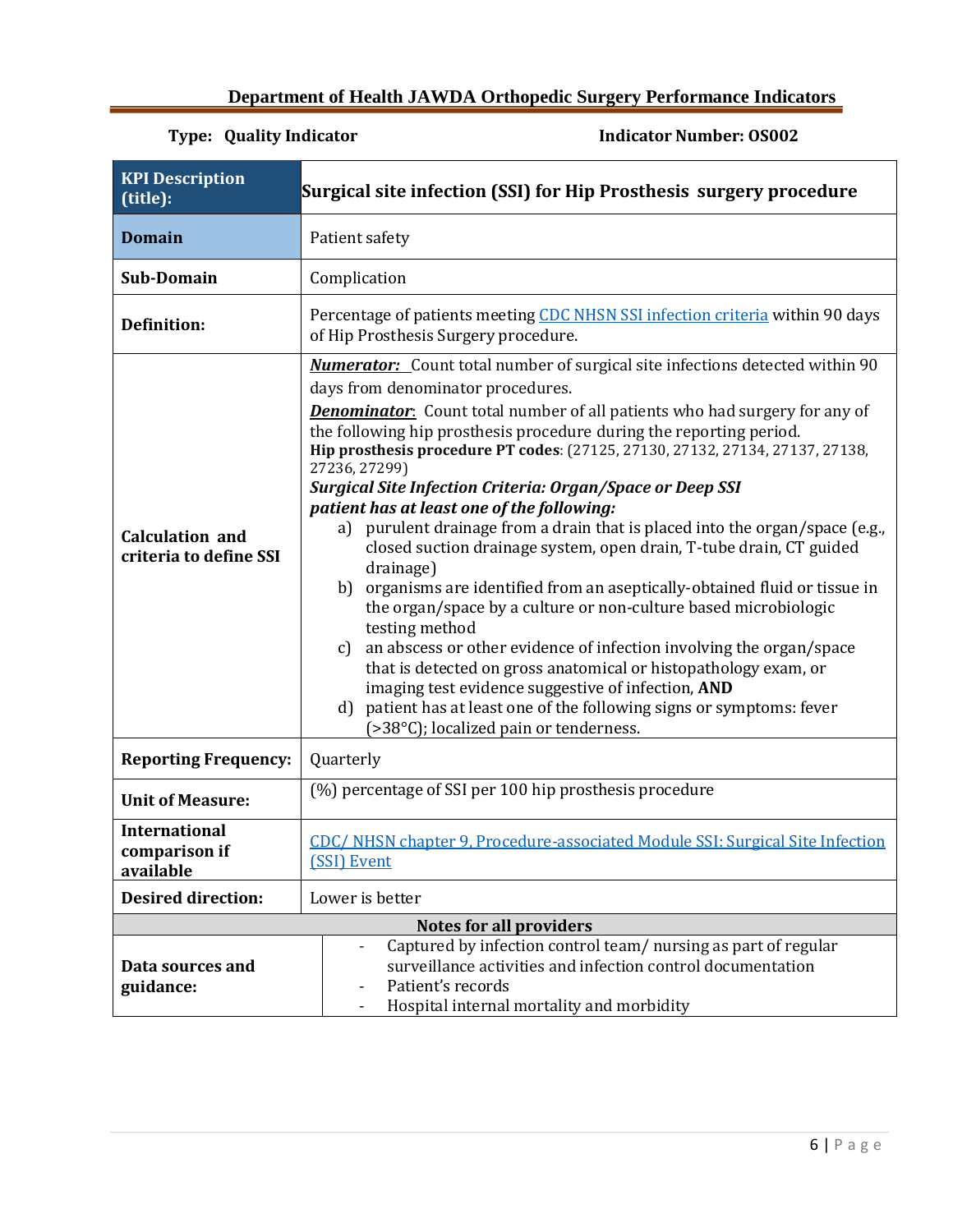<span id="page-6-0"></span>

| <b>KPI Description (title):</b>                 | All-cause 30-day readmission for planned primary Knee<br>replacement                                                                                                                                                                                                                                                                |  |
|-------------------------------------------------|-------------------------------------------------------------------------------------------------------------------------------------------------------------------------------------------------------------------------------------------------------------------------------------------------------------------------------------|--|
| <b>Domain</b>                                   | Effectiveness                                                                                                                                                                                                                                                                                                                       |  |
| <b>Sub-Domain</b>                               | Readmission                                                                                                                                                                                                                                                                                                                         |  |
| Definition:                                     | Rate of unplanned emergency readmission for adult patients 18<br>years and over undergoing a planned Knee replacement within<br>30 days of discharge.                                                                                                                                                                               |  |
|                                                 | <b>Numerator:</b> number of adult patients with unplanned<br>readmission to any facilities within 30 days following discharge<br>from hospital for having Knee replacement (all types). If patient<br>has multiple readmissions within 30 days of index discharge, only<br>count as a single readmission                            |  |
| <b>Calculation:</b>                             | <b>Denominator:</b> number of discharged adult patients with<br>planned primary Knee replacements during the reporting<br>period<br><b>Denominator Exclusions:</b>                                                                                                                                                                  |  |
|                                                 | Patients who are discharged against medical advice<br>Patients having a planned knee replacement procedure during<br>the index hospitalization and subsequently transferred to<br>another acute care facility.<br>Knee replacement CPT Code (27437, 27438, 27440, 27441,<br>27442, 27443, 27445, 27446, 27447, 27486, 27487, 27488) |  |
| <b>Reporting Frequency:</b>                     | Quarterly                                                                                                                                                                                                                                                                                                                           |  |
| <b>Unit of Measure:</b>                         | Rate per 100 knee discharges                                                                                                                                                                                                                                                                                                        |  |
| <b>International comparison</b><br>if available | <b>AHRO, American Association Academy of Orthopedic Surgeons.</b><br><b>UCLA Health</b>                                                                                                                                                                                                                                             |  |
| <b>Desired direction:</b>                       | Lower is better                                                                                                                                                                                                                                                                                                                     |  |
|                                                 | <b>Notes for all providers</b>                                                                                                                                                                                                                                                                                                      |  |
| Data sources and guidance:                      | Hospital internal adverse event and incident reporting<br>system<br>Mortality and morbidity record<br>Hospital patient data and record                                                                                                                                                                                              |  |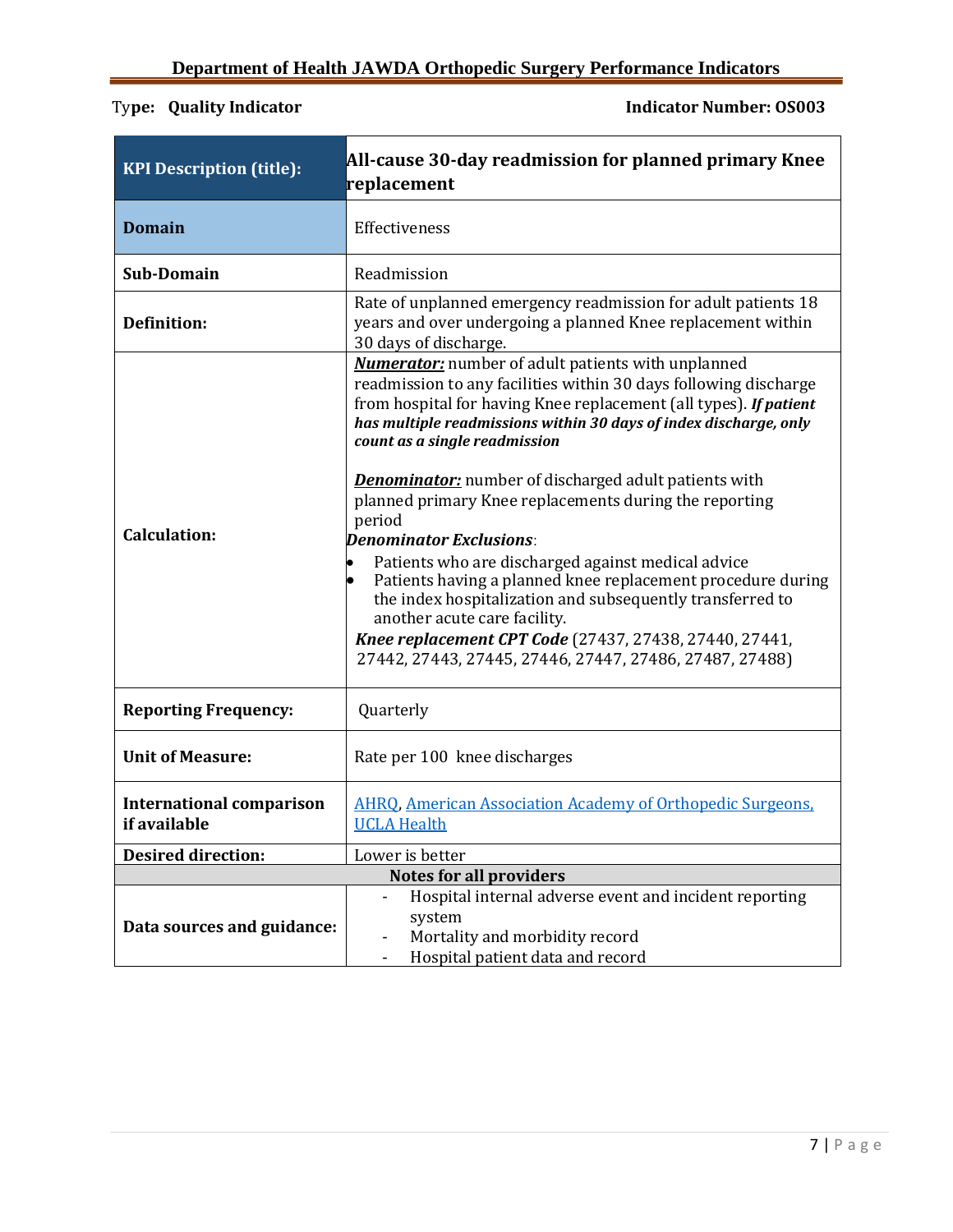<span id="page-7-0"></span>

| <b>KPI Description (title):</b>                 | All-cause 30-day readmission for planned primary Hip replacement                                                                                                                                                                                                                                                  |  |
|-------------------------------------------------|-------------------------------------------------------------------------------------------------------------------------------------------------------------------------------------------------------------------------------------------------------------------------------------------------------------------|--|
| <b>Domain</b>                                   | Effectiveness                                                                                                                                                                                                                                                                                                     |  |
| Sub-Domain                                      | Readmission                                                                                                                                                                                                                                                                                                       |  |
| <b>Definition:</b>                              | Rate of unplanned emergency readmission for adult patients 18<br>years and over undergoing a planned hip replacement within 30<br>days of discharge.                                                                                                                                                              |  |
|                                                 | <b>Numerator:</b> number of adult patients with unplanned<br>readmission to any facilities within 30 days following discharge<br>from hospital for having hip replacement (all types). If patient<br>has multiple readmissions within 30 days of index discharge, only<br>count as a single readmission           |  |
| <b>Calculation:</b>                             | <b>Denominator:</b> number of discharged adult patients with<br>planned primary Hip replacements during the reporting<br>period.<br><b>Denominator Exclusions:</b>                                                                                                                                                |  |
|                                                 | Patients who are discharged against medical advice<br>$\bullet$<br>Patients having a planned hip replacement procedure during<br>the index hospitalization and subsequently transferred to<br>another acute care facility<br>Hip replacement CPT Code (27125, 27130, 27132, 27134, 27137,<br>27138, 27236, 27299) |  |
| <b>Reporting Frequency:</b>                     | Quarterly                                                                                                                                                                                                                                                                                                         |  |
| <b>Unit of Measure:</b>                         | Rate per 100 hip discharges                                                                                                                                                                                                                                                                                       |  |
| <b>International comparison</b><br>if available | <b>AHRQ, American Association Academy of Orthopedic Surgeons.</b><br><b>UCLA Health</b>                                                                                                                                                                                                                           |  |
| <b>Desired direction:</b>                       | Lower is better                                                                                                                                                                                                                                                                                                   |  |
|                                                 | <b>Notes for all providers</b><br>Hospital internal adverse event and incident reporting                                                                                                                                                                                                                          |  |
| Data sources and guidance:                      | system<br>Mortality and morbidity record<br>Hospital patient data and record                                                                                                                                                                                                                                      |  |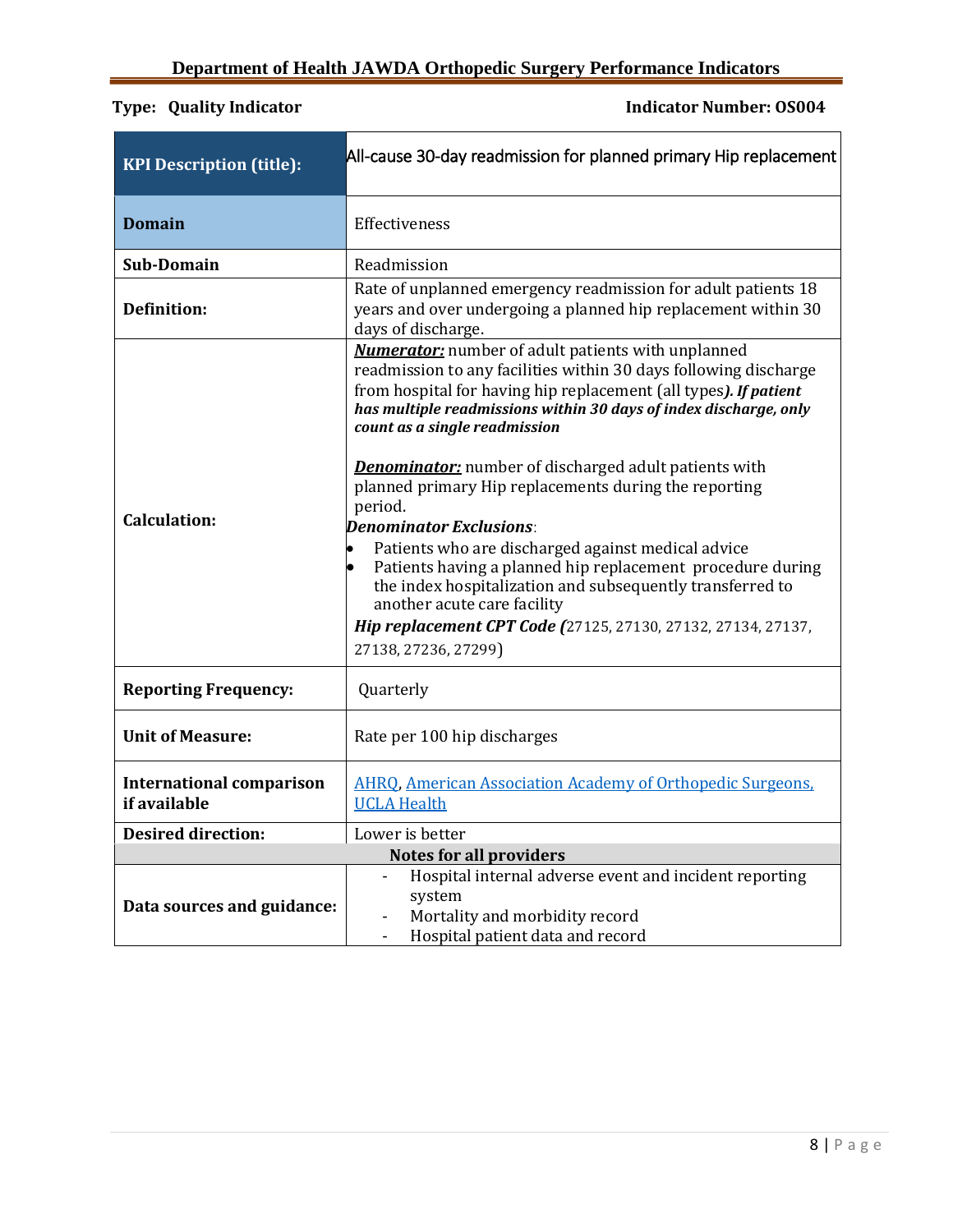9 | P a g e

<span id="page-8-0"></span>

| <b>KPI</b> Description (title): admission                                                                                                                                                                    | All-cause 30-day readmission for selected Orthopedic surgery                                                                                                                                                                                                                 |  |  |
|--------------------------------------------------------------------------------------------------------------------------------------------------------------------------------------------------------------|------------------------------------------------------------------------------------------------------------------------------------------------------------------------------------------------------------------------------------------------------------------------------|--|--|
| <b>Domain</b>                                                                                                                                                                                                | <b>Patient Safety</b>                                                                                                                                                                                                                                                        |  |  |
| <b>Sub-Domain</b>                                                                                                                                                                                            | Readmission                                                                                                                                                                                                                                                                  |  |  |
| <b>Definition:</b>                                                                                                                                                                                           | Rate of all-cause 30-day readmission within 30 days of Orthopedic<br>surgery discharge                                                                                                                                                                                       |  |  |
| <b>Numerator:</b> Total number of adult patients (18+) with unplanned<br>readmission within 30 days of being discharge from hospital for having a<br>planned orthopedic surgery.                             |                                                                                                                                                                                                                                                                              |  |  |
|                                                                                                                                                                                                              | Numerator guidance: If patient has multiple readmissions within 30 days<br>of index discharge, only count as a single readmission                                                                                                                                            |  |  |
| <b>Denominator:</b> Total number of discharged adult (18+) patients with<br>Calculation:<br>planned Orthopedic Surgery during the reporting period (See Appendix -A<br>Selected Orthopedic Procedure Code).: |                                                                                                                                                                                                                                                                              |  |  |
|                                                                                                                                                                                                              | <b>Denominator Exclusions:</b><br>Patients who are discharged against medical advice<br>Patients having a planned any of selected orthopedic procedure in the<br>Appendix -A during the index hospitalization and subsequently transferred<br>to another acute care facility |  |  |
| <b>Reporting Frequency:</b>                                                                                                                                                                                  | Quarterly                                                                                                                                                                                                                                                                    |  |  |
| <b>Unit of Measure:</b>                                                                                                                                                                                      | Rate per 100 selected orthopedic discharges                                                                                                                                                                                                                                  |  |  |
| <b>International</b><br>comparison if<br>ovojloblo                                                                                                                                                           | <b>AHRQ, American Association Academy of Orthopedic Surgeons, UCLA Health</b>                                                                                                                                                                                                |  |  |
| <b>Desired direction:</b>                                                                                                                                                                                    | Lower is better                                                                                                                                                                                                                                                              |  |  |
|                                                                                                                                                                                                              | <b>Notes for all providers</b>                                                                                                                                                                                                                                               |  |  |
| Data sources and<br>guidance:                                                                                                                                                                                | Hospital internal adverse event and incident reporting system<br>Mortality and morbidity record<br>Hospital patient data and record                                                                                                                                          |  |  |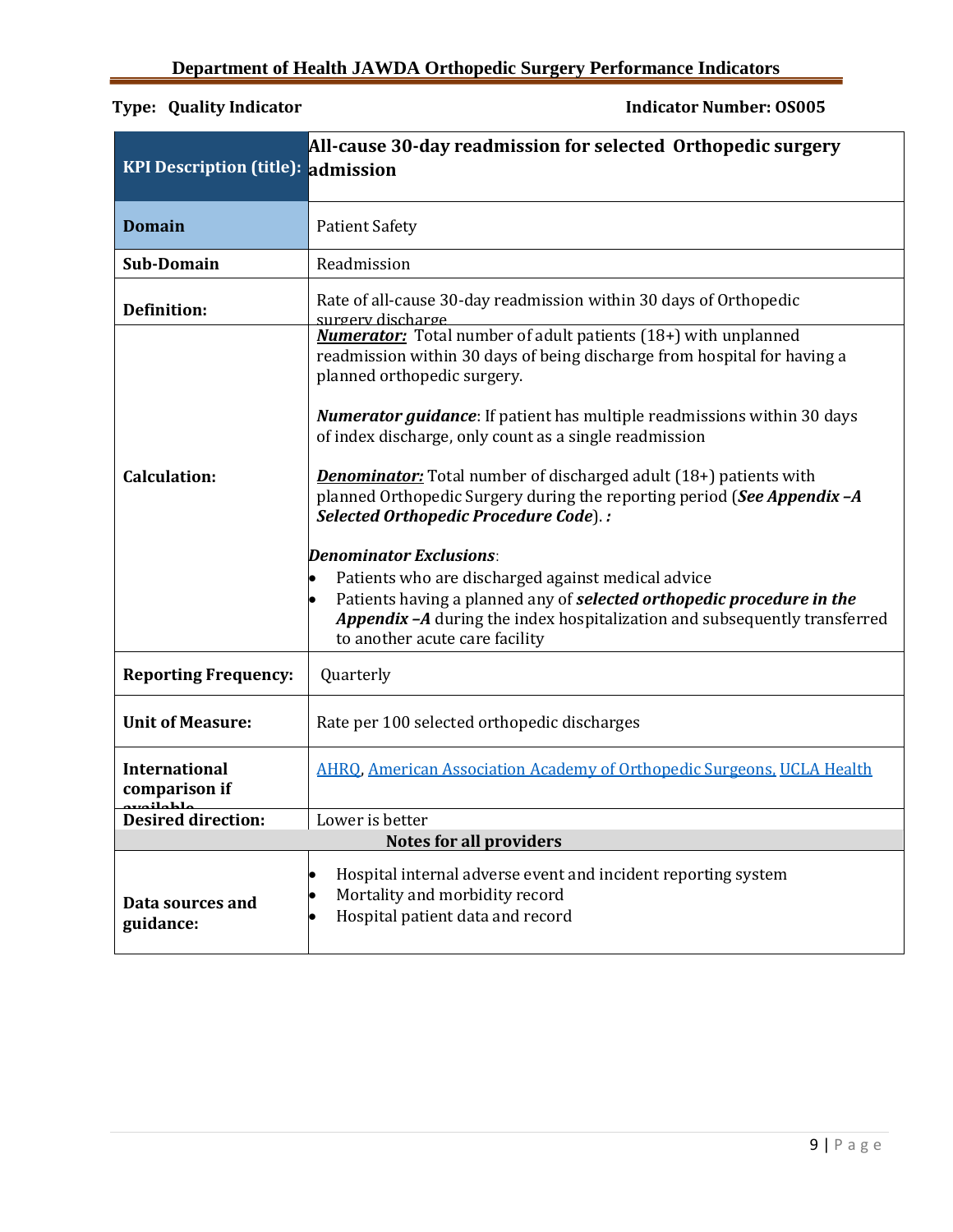<span id="page-9-0"></span>

|                                                   | Unplanned return to operating room within 30 days of planned<br>KPI Description (title):elective Orthopedic surgery procedure                                                                                                                                                                                                                                                                                                                                                                                                                                                                                                                                                           |  |
|---------------------------------------------------|-----------------------------------------------------------------------------------------------------------------------------------------------------------------------------------------------------------------------------------------------------------------------------------------------------------------------------------------------------------------------------------------------------------------------------------------------------------------------------------------------------------------------------------------------------------------------------------------------------------------------------------------------------------------------------------------|--|
| <b>Domain</b>                                     | <b>Patient Safety</b>                                                                                                                                                                                                                                                                                                                                                                                                                                                                                                                                                                                                                                                                   |  |
| Sub-Domain                                        | Complication                                                                                                                                                                                                                                                                                                                                                                                                                                                                                                                                                                                                                                                                            |  |
| <b>Definition:</b>                                | Rate of return to operating room within 30 days of being discharge from<br>hospital for having a planned orthopedic surgery.                                                                                                                                                                                                                                                                                                                                                                                                                                                                                                                                                            |  |
| <b>Calculation:</b>                               | <b>Numerator:</b> Total number of adult patients (18+) who had unplanned<br>returned to operating room within 30 days of being discharge from hospital<br>for having a planned orthopedic surgery.<br><b>Denominator:</b> Total number of discharged adult (18+) patients with<br>planned Orthopedic Surgery during the reporting period (See Appendix -A<br>Selected Orthopedic Procedure Code).<br><b>Denominator Exclusions:</b><br>Patients who are discharged against medical advice<br>Patients having a planned any of selected orthopedic procedure in the<br><b>Appendix-A</b> during the index hospitalization and subsequently transferred<br>to another acute care facility |  |
| <b>Reporting Frequency:</b>                       | Quarterly                                                                                                                                                                                                                                                                                                                                                                                                                                                                                                                                                                                                                                                                               |  |
| <b>Unit of Measure:</b>                           | Rate per 100 orthopedic dischages                                                                                                                                                                                                                                                                                                                                                                                                                                                                                                                                                                                                                                                       |  |
| <b>International</b><br>comparison if<br>umilahla | AHRO, American Association Academy of Orthopedic Surgeons, UCLA Health                                                                                                                                                                                                                                                                                                                                                                                                                                                                                                                                                                                                                  |  |
| <b>Desired direction:</b>                         | Lower is better                                                                                                                                                                                                                                                                                                                                                                                                                                                                                                                                                                                                                                                                         |  |
| <b>Notes for all providers</b>                    |                                                                                                                                                                                                                                                                                                                                                                                                                                                                                                                                                                                                                                                                                         |  |
| Data sources and<br>guidance:                     | Hospital internal adverse event and incident reporting system<br>$\bullet$<br>Mortality and morbidity record<br>$\bullet$<br>Hospital patient data and record<br>$\bullet$                                                                                                                                                                                                                                                                                                                                                                                                                                                                                                              |  |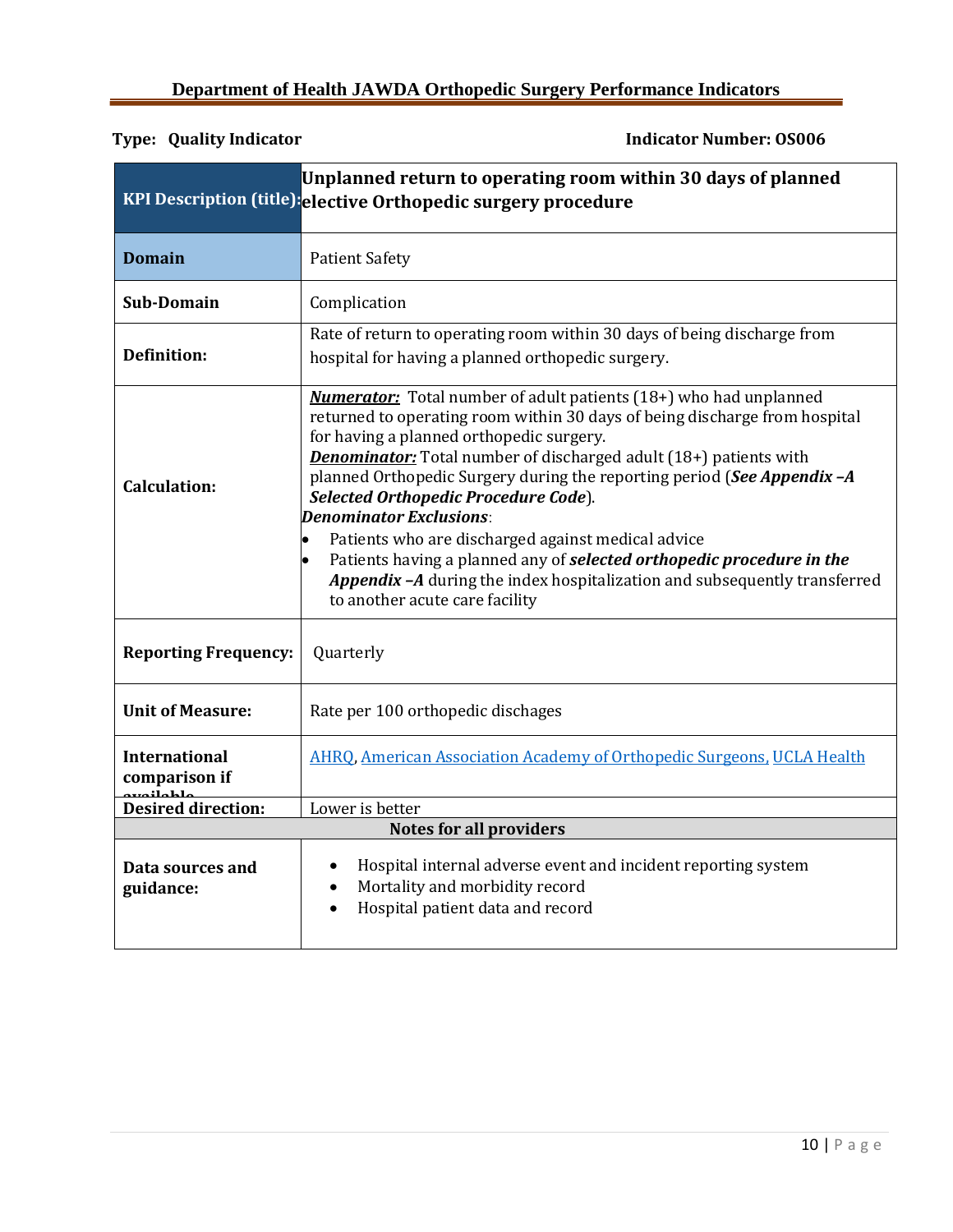### <span id="page-10-0"></span>**Department of Health JAWDA Orthopedic Surgery Performance Indicators**

| <b>KPI Description (title):</b>                 | <b>Emergency room visit within 30 days of planned elective</b><br>Orthopedic surgery procedure                                                                                                                                |  |
|-------------------------------------------------|-------------------------------------------------------------------------------------------------------------------------------------------------------------------------------------------------------------------------------|--|
| <b>Domain</b>                                   | <b>Patient Safety</b>                                                                                                                                                                                                         |  |
| <b>Sub-Domain</b>                               | Complication                                                                                                                                                                                                                  |  |
| <b>Definition:</b>                              | Rate of emergency room visit within 30 days of being discharge from<br>hospital for having a planned Orthopedic surgery.                                                                                                      |  |
|                                                 | <b>Numerator:</b> Total number of adult patients (18+) with emergency visit<br>within 30 days of being discharge from hospital for having a planned<br>orthopedic surgery.                                                    |  |
| <b>Calculation:</b>                             | <b>Denominator:</b> Total number of discharged adult (18+) patients with<br>planned Orthopedic Surgery during the reporting period (See Appendix<br>-A Selected Orthopedic Procedure Code).<br><b>Denominator Exclusions:</b> |  |
|                                                 | Patients who are discharged against medical advice                                                                                                                                                                            |  |
|                                                 | Patients having a planned any of selected orthopedic procedure in<br>the Appendix -A during the index hospitalization and subsequently<br>transferred to another acute care facility                                          |  |
| <b>Reporting Frequency:</b>                     | Quarterly                                                                                                                                                                                                                     |  |
| <b>Unit of Measure:</b>                         | Rate per 100 emergency visits                                                                                                                                                                                                 |  |
| <b>International comparison</b><br>if available | <b>AHRQ, American Association Academy of Orthopedic Surgeons, UCLA</b><br>Health                                                                                                                                              |  |
| <b>Desired direction:</b>                       | Lower is better                                                                                                                                                                                                               |  |
|                                                 | <b>Notes for all providers</b>                                                                                                                                                                                                |  |
| Data sources and guidance:                      | Hospital internal adverse event and incident reporting system<br>$\overline{\phantom{0}}$<br>Mortality and morbidity record<br>Hospital patient data and record                                                               |  |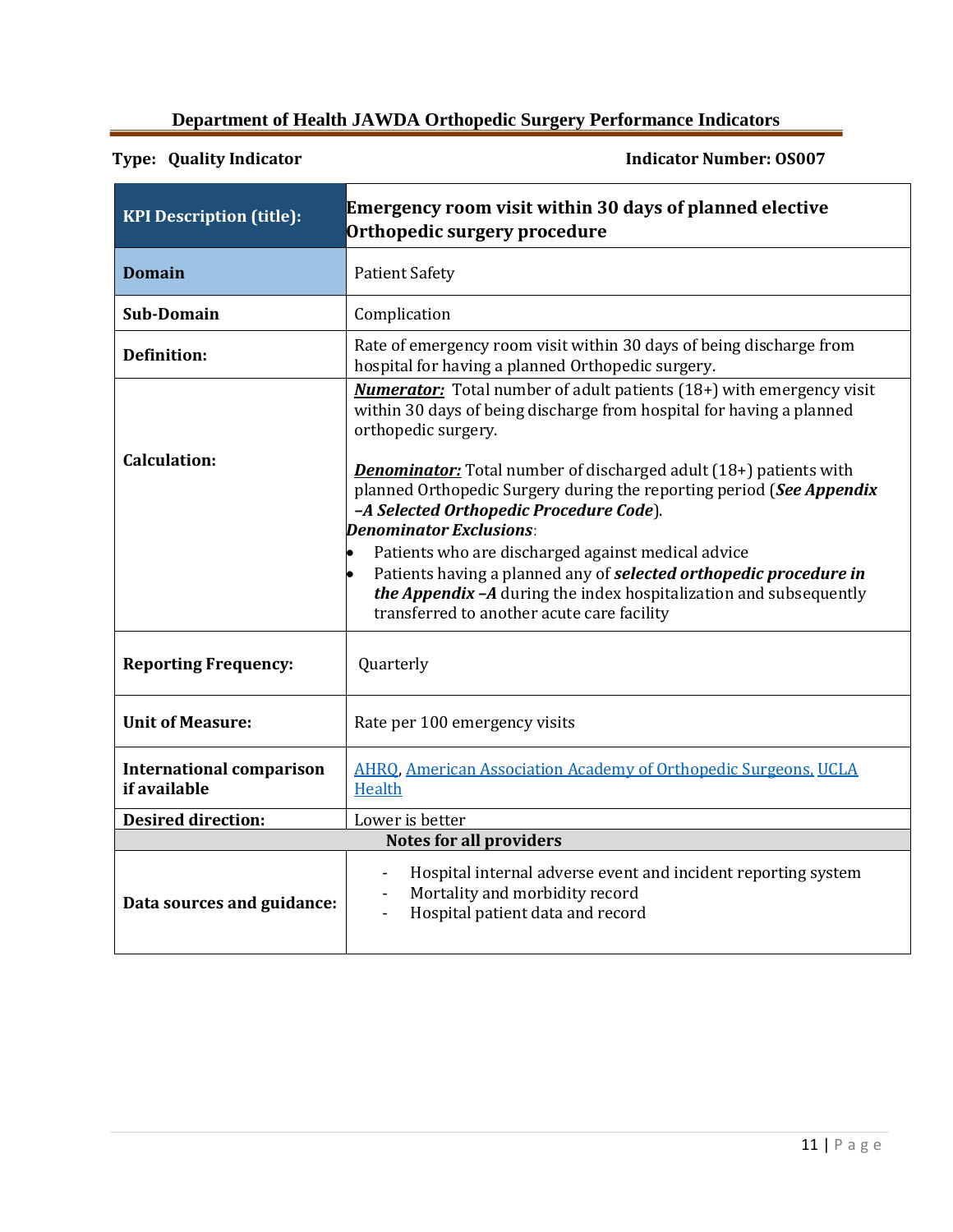### <span id="page-11-0"></span>**Department of Health JAWDA Orthopedic Surgery Performance Indicators**

**Type: Quality Indicator Indicator Number: OS008**

| <b>KPI Description (title):</b>                 | Mortality within 90 days of elective Orthopedic surgery<br>admission                                                                                                                                                                                                                                        |  |
|-------------------------------------------------|-------------------------------------------------------------------------------------------------------------------------------------------------------------------------------------------------------------------------------------------------------------------------------------------------------------|--|
| <b>Domain</b>                                   | <b>Patient Safety</b>                                                                                                                                                                                                                                                                                       |  |
| <b>Sub-Domain</b>                               | Mortality                                                                                                                                                                                                                                                                                                   |  |
| <b>Definition:</b>                              | Rate of all mortality within 90 days of elective Orthopedic<br>surgery procedure.                                                                                                                                                                                                                           |  |
| <b>Calculation:</b>                             | <b>Numerator:</b> Total number of deaths among adults (18+) within<br>90 days of elective Orthopedic surgery procedure.<br><b>Denominator:</b> Total number of adult (18+) patients with<br>planned Orthopedic Surgery during the reporting period (See<br>Appendix -A Selected Orthopedic Procedure Code). |  |
| <b>Reporting Frequency:</b>                     | Quarterly                                                                                                                                                                                                                                                                                                   |  |
| <b>Unit of Measure:</b>                         | Rate per 100 mortality                                                                                                                                                                                                                                                                                      |  |
| <b>International comparison</b><br>if available | <b>AHRQ, American Association Academy of Orthopedic Surgeons,</b><br><b>UCLA Health</b>                                                                                                                                                                                                                     |  |
| <b>Desired direction:</b>                       | Lower is better                                                                                                                                                                                                                                                                                             |  |
| <b>Notes for all providers</b>                  |                                                                                                                                                                                                                                                                                                             |  |
| Data sources and guidance:                      | Hospital internal adverse event and incident reporting<br>system<br>Mortality and morbidity record<br>Hospital patient data and record                                                                                                                                                                      |  |

12 | P a g e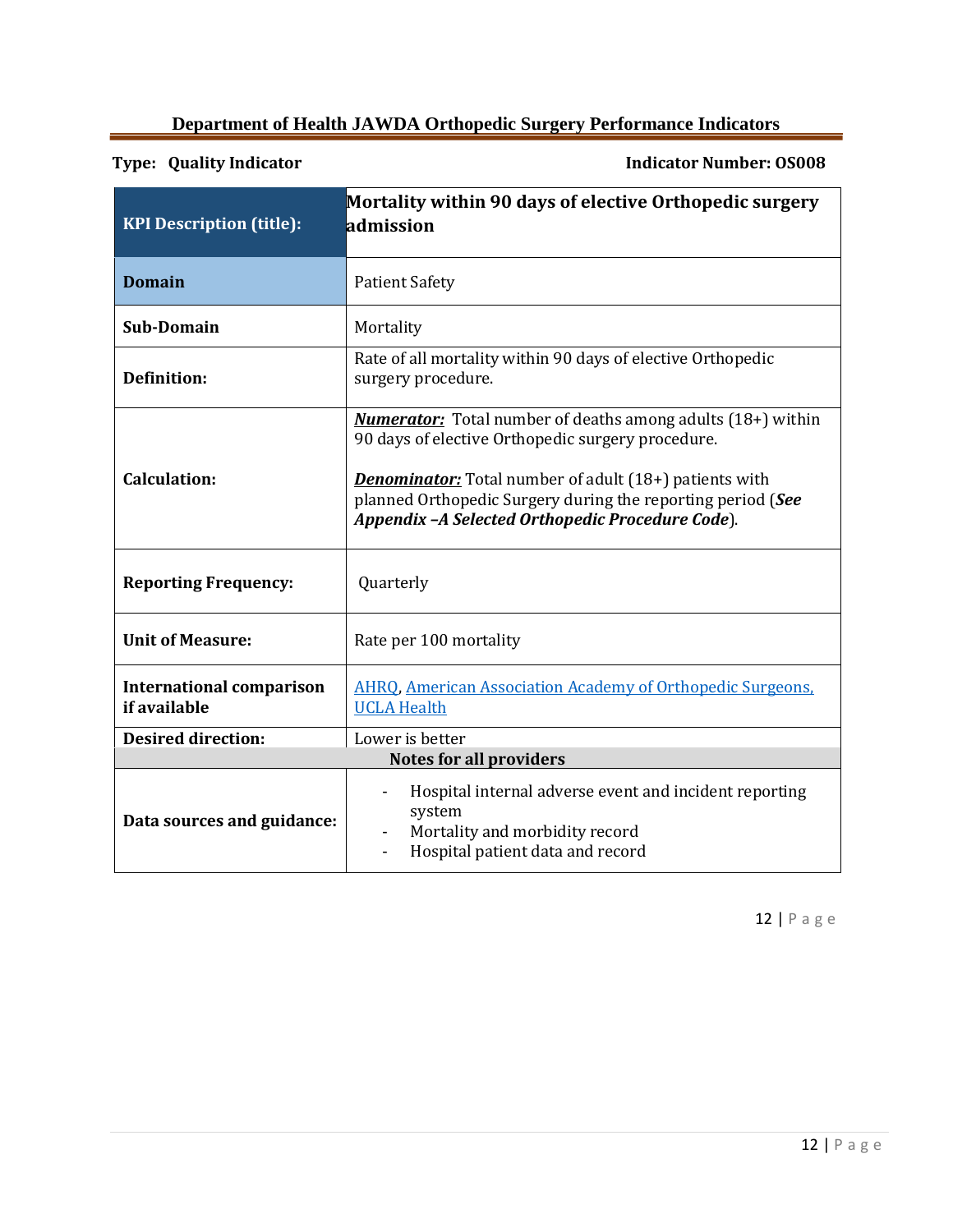<span id="page-12-0"></span>

| <b>KPI Description (title):</b>                                                | Blood transfusion within 7 days of elective Orthopedic surgery<br>procedure                                                                                                                                                                                                                                                                                                                                                                                                                                                        |  |
|--------------------------------------------------------------------------------|------------------------------------------------------------------------------------------------------------------------------------------------------------------------------------------------------------------------------------------------------------------------------------------------------------------------------------------------------------------------------------------------------------------------------------------------------------------------------------------------------------------------------------|--|
| <b>Domain</b>                                                                  | <b>Patient Safety</b>                                                                                                                                                                                                                                                                                                                                                                                                                                                                                                              |  |
| <b>Sub-Domain</b>                                                              | Clinical effectiveness                                                                                                                                                                                                                                                                                                                                                                                                                                                                                                             |  |
| <b>Definition:</b>                                                             | Rate of blood transfusion within 7 days of elective Orthopedic surgery<br>procedure surgery.                                                                                                                                                                                                                                                                                                                                                                                                                                       |  |
| <b>Calculation:</b>                                                            | <b>Numerator:</b> Total number of adult patients (18 and older) having blood<br>transfusion within 7 days of elective Orthopedic surgery procedure<br>surgery.<br><b>Denominator:</b> Total number of adult patients who had planned<br>Orthopedic surgery procedure (See Selected Orthopedic Procedure<br>Codes Appendix).<br><b>Denominator Exclusions:</b><br>Revision hip surgery<br>$\bullet$<br>Sarcoma surgery<br>Hip or trauma surgery in obese patients<br>Trauma surgery in patients with significant initial blood loss |  |
| <b>Reporting Frequency:</b>                                                    | Quarterly                                                                                                                                                                                                                                                                                                                                                                                                                                                                                                                          |  |
| <b>Unit of Measure:</b>                                                        | Rate per 100 blood transfusion                                                                                                                                                                                                                                                                                                                                                                                                                                                                                                     |  |
| <b>International comparison</b><br>if available                                | AHRQ, American Association Academy of Orthopedic Surgeons, UCLA<br>Health                                                                                                                                                                                                                                                                                                                                                                                                                                                          |  |
| <b>Desired direction:</b><br>Lower is better<br><b>Notes for all providers</b> |                                                                                                                                                                                                                                                                                                                                                                                                                                                                                                                                    |  |
| Data sources and guidance:                                                     | Hospital internal adverse event and incident reporting system<br>Mortality and morbidity record<br>Hospital patient data and record                                                                                                                                                                                                                                                                                                                                                                                                |  |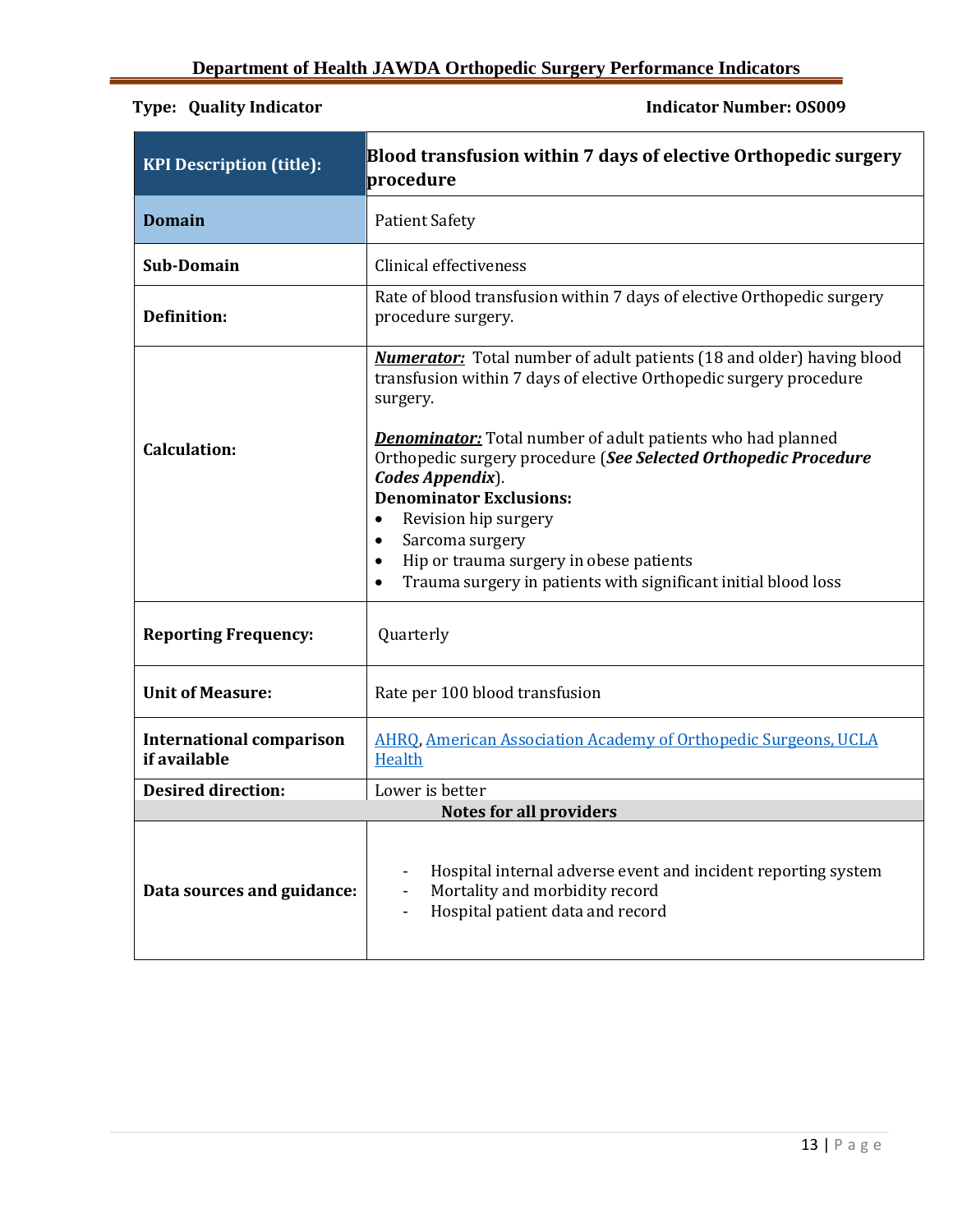# Appendix-A (Selected Orthopedic Procedure Code)

<span id="page-13-0"></span>

| <b>Procedure Name</b>            | <b>CPT Code</b>                                                                                                                        |
|----------------------------------|----------------------------------------------------------------------------------------------------------------------------------------|
| <b>JOINTS</b>                    |                                                                                                                                        |
| <b>Hip Replacement</b>           | 27130, 27132                                                                                                                           |
| <b>Hip Revision</b>              | 27033, 27132, 27134, 27137, 27138                                                                                                      |
| <b>Knee Replacement</b>          | 27445, 27446, 27447, 27442                                                                                                             |
| <b>Knee Revision</b>             | 27486, 27487, 27488                                                                                                                    |
| <b>Shoulder Replacement</b>      | 23470, 23472                                                                                                                           |
| <b>SPINE</b>                     |                                                                                                                                        |
| <b>Spinal Fusion</b>             | 22532, 22533, 22548, 22551, 22554,22556, 22558,<br>22586, 22590, 22595, 22600, 22610, 22612,<br>22614,22630, 22632, 22800,22802, 22804 |
| <b>FRACTURE SURGERY</b>          |                                                                                                                                        |
| Hip                              | 27200, 27227, 27228, 27235, 27236, 27244, 27245,<br>27248, 27513                                                                       |
| <b>Lower Extremity</b>           | 27380, 27385, 27422, 27506, 27511, 27513, 27514,<br>27524, 27532, 27535, 27536, 27759, 27827, 27828,<br>27829                          |
|                                  |                                                                                                                                        |
| <b>SPORTS</b>                    |                                                                                                                                        |
| <b>Shoulder Arthroscopy</b>      | 29806, 29822, 29823, 29824, 29826, 29827                                                                                               |
| <b>Knee Arthroscopy</b>          | 29871, 29881, 29888, 29882, 29875, 29880, 29877,<br>29874, 29879, 29883, 29886, 29876, 29884, 29889                                    |
| <b>ONCOLOGY</b>                  |                                                                                                                                        |
| <b>Soft Tissue Tumor</b>         | 21554, 24073, 24079, 25078, 27355, 27356, 27364                                                                                        |
| <b>Curettage of Bone</b>         | 20245, 23150, 23156, 24110, 24116, 25126, 27066,<br>27355, 27356, 27638                                                                |
|                                  | 23200, 23220, 24900, 27059, 27075, 27640, 27645,                                                                                       |
| <b>Radical Resection of Bone</b> | 27598, 27880                                                                                                                           |
| <b>HAND</b>                      |                                                                                                                                        |
| <b>Carpal Tunnel Release</b>     | 64721, 29848, 20526, 29848, 64708, 25290, 25115                                                                                        |
| <b>Trigger Finger</b>            | 26055, 26145, 26440                                                                                                                    |
| <b>FOOT &amp; ANKLE</b>          |                                                                                                                                        |
| <b>Hammertoe</b>                 | 28285, 28043, 64632                                                                                                                    |
| <b>Bunionectomy</b>              | 28290,28292, 28291,28295 28296,28297,.28298, 28299                                                                                     |

*28296,28297,.28298, 28299*